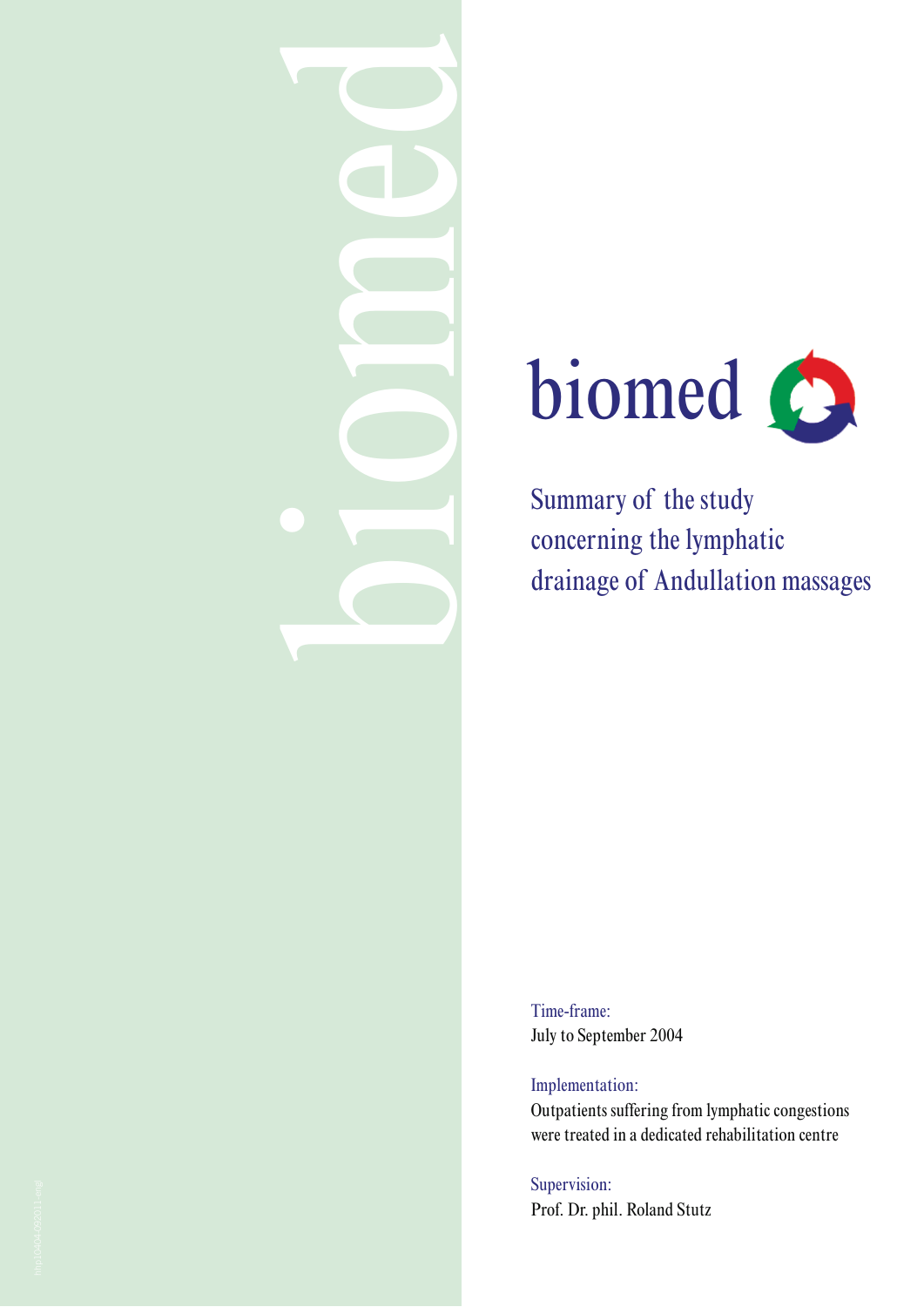### **Approach**

40 outpatients suffering from lymphatic congestions were selected to take part in a cross-sectional analysis. They were randomly distributed amongst two groups: 20 patients served as a control-group, while the remaining 20 patients were subject to actual intervention.

All patients were subject to the same treatment-plan. The difference between the two groups was that the Effect- Group  $(1)$  was subjected to a 20 minute application of the lymphatic drainage program, while the Placebo-Group (0) spent the same amount of time on a massage bed that superficially appeared to be identical to the real device. They were not informed about the supposed effect of said treatment. In the spirit of a double-blind study, the supervisor of the treatment was also not informed about the immediate effect of the placebo-mat.

**Methodology** 

Prior to the study, the circumference of the leg, the subjective sensation of pain, the flexibility of the knee-joint, and the composition of the body were measured and combined.

Subsequently, the patients were subjected to the appropriate treatment in accordance with the randomisation-plan. Afterwards, all the parameters were remeasured.

| Age         | Group 0 | 40,1  |               |
|-------------|---------|-------|---------------|
|             | Group1  | 37,3  | years         |
| Height      | Group 0 | 179,8 |               |
|             | Group 1 | 177,4 | cm            |
| Weight      | Group 0 | 79,6  |               |
|             | Group 1 | 76,5  | kg            |
| Percentage  | Group 0 | 20,8  |               |
| of body-fat | Group 1 | 18,8  | $\frac{0}{0}$ |

Due to the manifold methodological approaches applicable to tests for lymphatic drainage, all possible parameters which could possibly indicate a redistribution of fluids were taken into account.

Amongst others, the flexibility of the knee-joint was tested with an isokinetic diagnosis-station, the fluid redistribution was established with an eight channel analysis device based on impedance-measuring, while the circumference of the legs was measured with a tape measure.

Subsequently, the total volume of the legs was calculated according to the Hanavan model, and finally, the subjective pain-score was registered to find any possible change.

# **Results**

Summing up the results of the final study, the beneficial results of applying Andullation massage-programs become quite apparent in regards to the human lymphatic system - this holds especially true for those test-subjects suffering from lymphatic congestions of the lower extremities due to orthopaedic traumas and injuries as well as surgeries in these areas.

The results of the presented study proved a significant change of original figures in most tested parameters. These changes offer clear indications that the tested Andullation massage bed had a lymphatic drainage effect on test-subjects suffering from congestions in the lower extremities. Amongst the positive effects, a redistribution of fluids towards the torso, a reduction of the circumference and volume of the whole extremity-section (i.e., the legs) as well as an appropriate improvement of the flexibility of the knee-joint are particularly worth mentioning.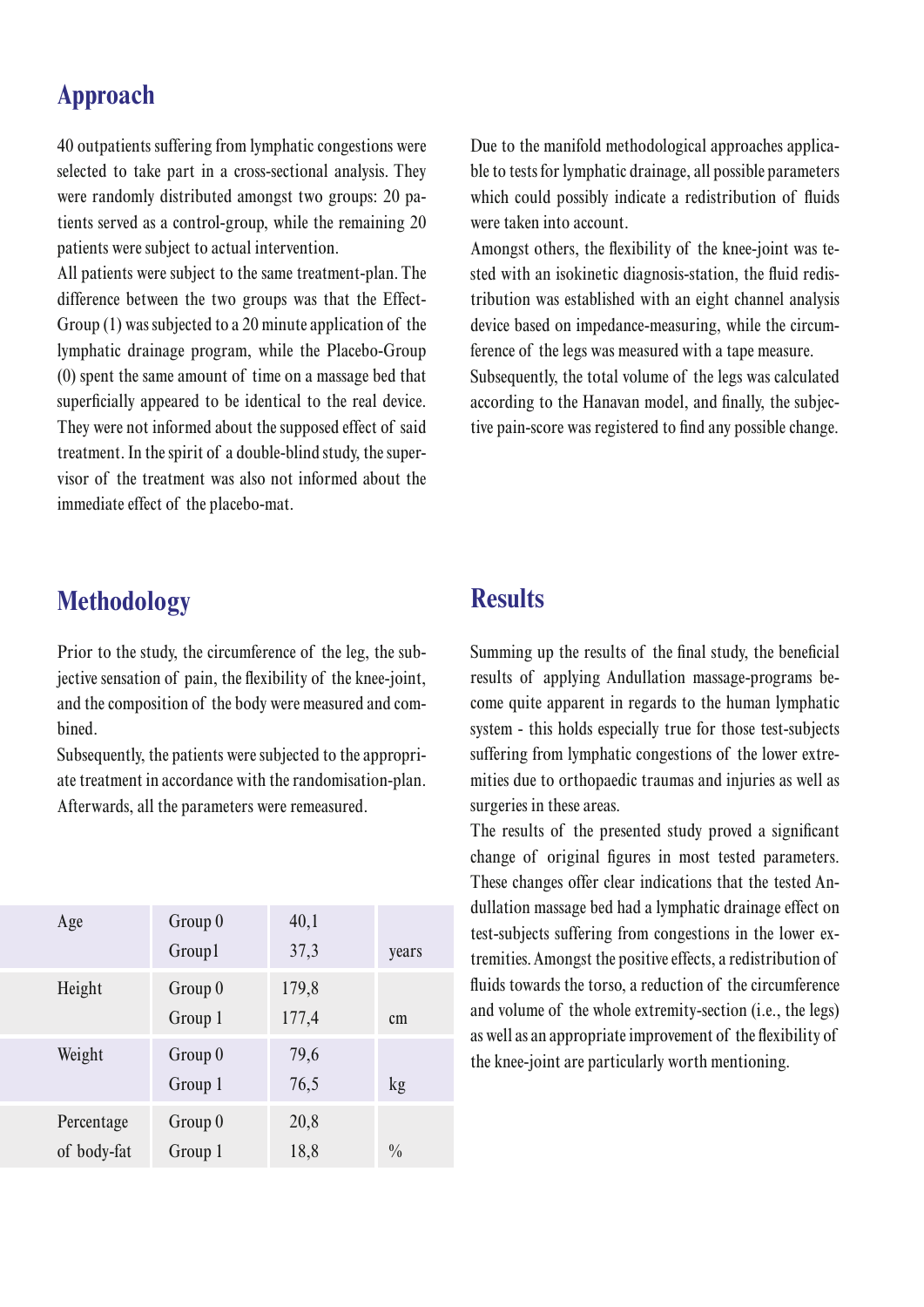# **Object of the study**

hhp Andullation Therapy System

### **Lymphatic congestions**

According to the graphic representation of figure 1, it becomes quite apparent that a reduction of fluids took place in both sub-groups. The Effect-Group showed a significant reduction of body-fluids in the legs, while the change in the Placebo-Group is clearly not significant. This illustrates the effect of Andullation massages on the

lymphatic system in a most impressive manner.



Figure 1: Graphical representation of the medians of the difference prior and after the intervention.

The tested parameters illustrate the median difference of the calculated volumes for the left leg (DIFFVOLL) and the right leg (DIFF-VOLR) of the two subgroups (Group 0 - Placebo-Group, Group 1 - Effect-Group).

**"Applying the lymphatic drainage program of the hhp Massage Bed to patients suffering from lymphatic congestions of the lower extremities leads**  to a significant reduction of the fluid volume in the afflicted leg."

# **Flexibility**

The reduction of fluids in the legs due to reduced circumference also fits the changes caused by the trend indicated by the body fluid analysis: Body fluids are redistributed from the legs into the torso.

The improved flexibility of the knee joint of the afflicted leg underlines the lymphatic drainage caused by the treatment; no measurable effect could be registered in the Placebo-Group (Figure 2).



Figure 2: Graphical representation of the medians of the difference prior and after the intervention. The tested parameters illustrate the median difference of the joint flexibility in movement-plain flexion (DMFLEX) and the extension (DMEXT) two sub-groups (Group 0 - Placebo-Group, Group 1 - Effect-Group).

**Applying the lymphatic drainage program of the hhp Massage Bed to patients suffering from lymphatic congestions of the lower extremities im** proves the flexibility of the knee joint.

After establishing individual differences, a distinct regulation effect due to the application of Andullation massages becomes apparent. The two graphs (figure 2) of the Placebo-Group (Group 0) illustrate no marked difference; the Effect-Group (Group 1) has a significant improvement of joint flexibility in both plains flexion (left graph) as well as extension (right graph).

This marked difference can be traced directly to the intervention of the massage bed, as no difference between the sub-groups was apparent and the only difference in the treatment-plan was said intervention.

The increased flexibility of the knee joint, especially in flexion, indicates a decongestion of the knee interior, caused by a stimulation of the lymphatic flow due to the intervention. Accordingly, a trend towards a fluid increase in the torso of test-subjects in the Effect-Group becomes apparent.

In this regard, a significant connection between the reduced pain and the increased flexibility of the knee joint towards flexion with a correlation value of  $r = -0.76$  becomes apparent.

Therefore, after the dissolution of the lymphatic congestions in the Effect-Group, an improved flexibility of the knee joint as well as a reduction of the pain in the joint were noted.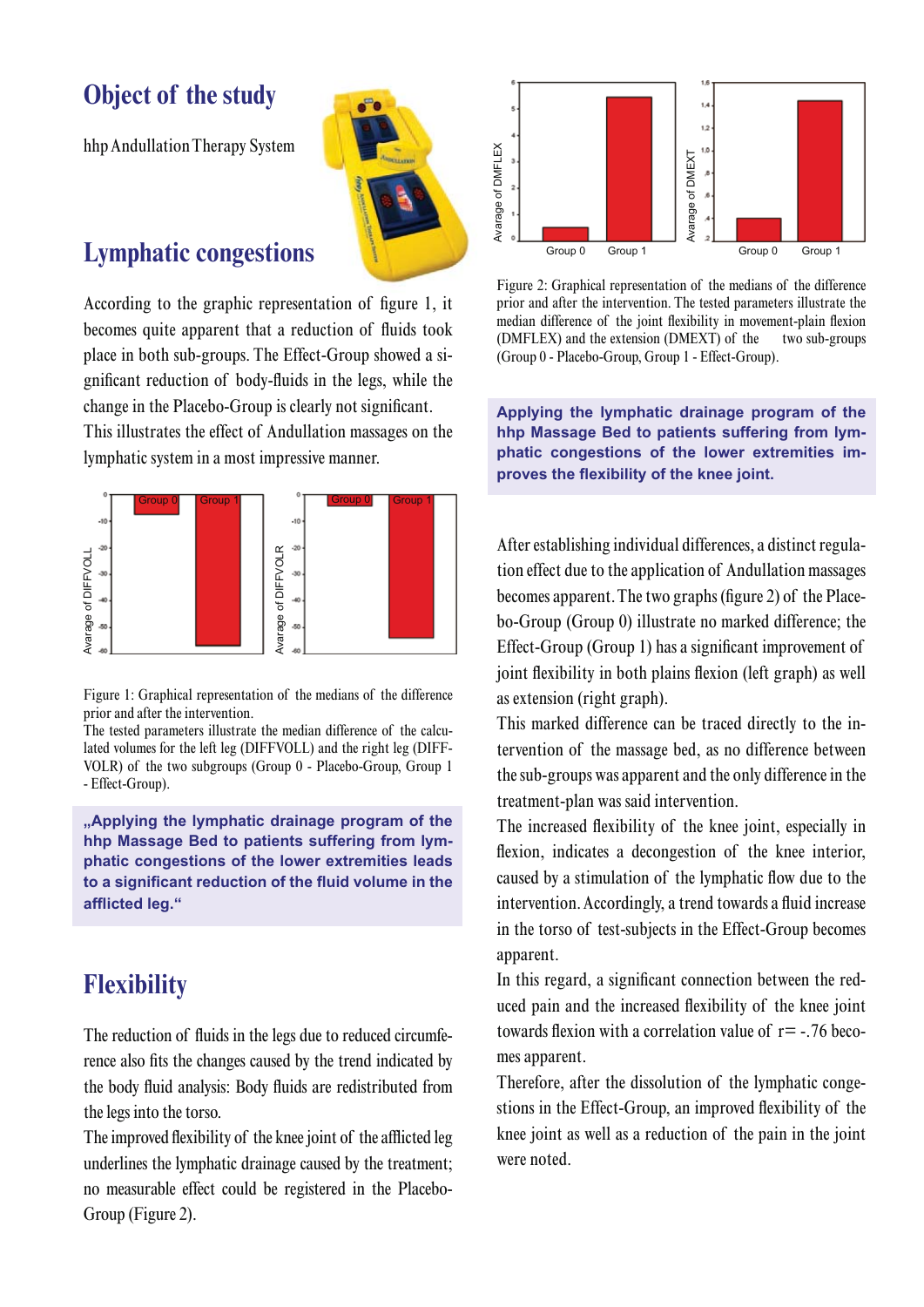### **Reduction of Pain**

A statistical evaluation of the hypothesis shows a significant reduction of pain caused by the application of the hhp Massage Bed.

The Placebo-Group regulated their sensation of pain in a similar manner, but these minor c hanges were not significant (Figure 3). Prior to the treatment, no difference in the subjection sensation of pain was apparent between the two groups.



Figure 3: Graphical representation of the medians of the difference of the subjective pain-score-points. The tested parameters illustrate the median difference of the established pain-score-points prior and after the intervention of both sub-groups.

The manifold results of a stimulated lymphatic system are not really researched yet. Therefore, it could be very well the case that the Andullation hhp Massage Bed probably helps to alleviate a variety of other afflictions. Furthermore, it is suggested that the effect of Andullation on different layers of the skin should be investigated in the future. Fundamental research in this regard seems to hint at promising results.

**Applying the lymphatic drainage program of the hhp Massage Bed to patients suffering from lymphatic congestions of the lower extremities will in** fluence the sensation of pain in a positive manner.



Prof. Dr. phil. Roland Stutz Supervisor of the Study



Berliner Straße 20 • 64372 Ober-Ramstadt Telefon: (0 61 54)5 33 28 • Fax: (0 61 54)57 42 01 E-Mail: rolandstutz@t-online.de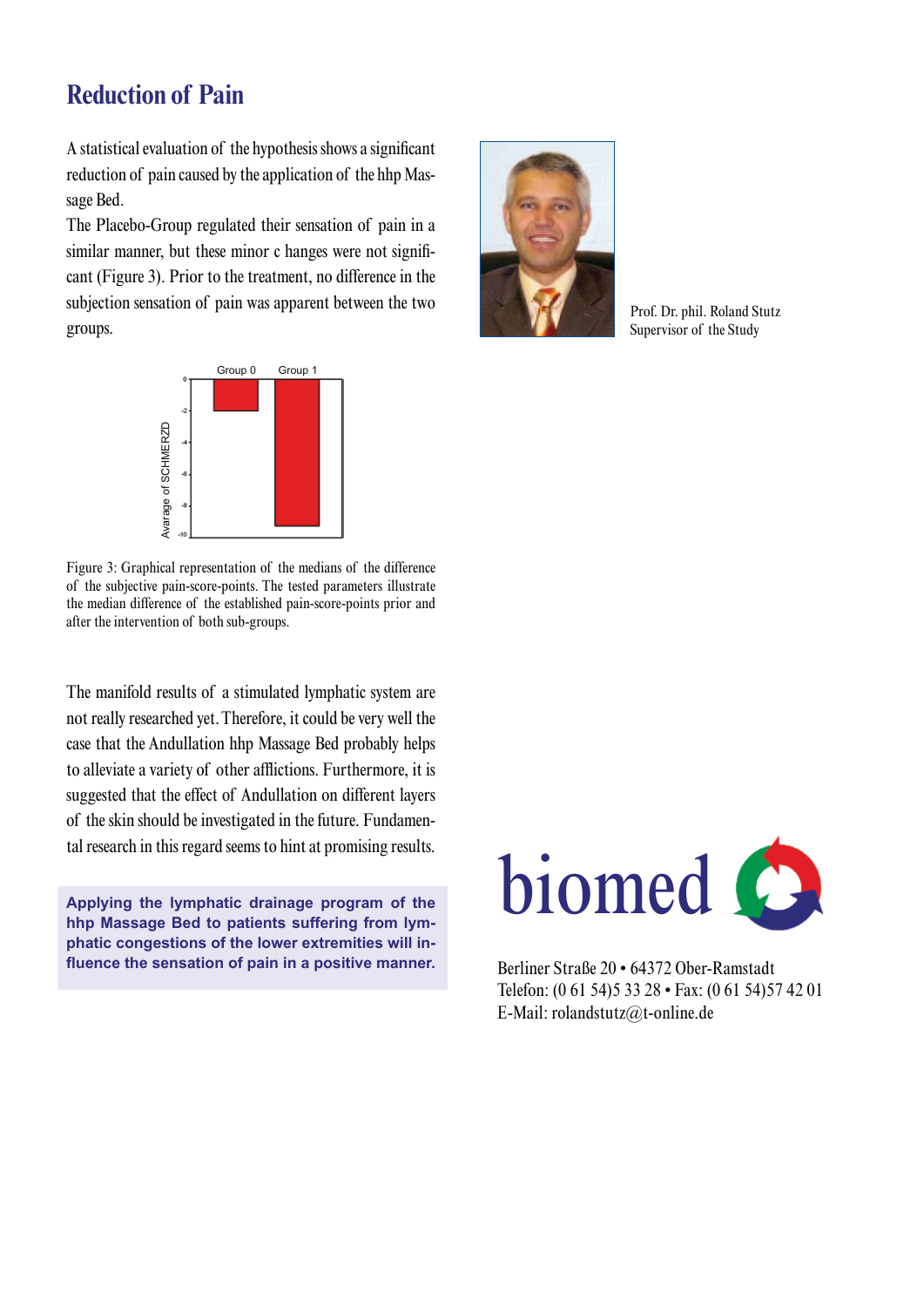研究总结谐振近红外理疗对于淋巴引流的作用

时间范围: 2004年7月-9月

执行: 在一个专门的康复中心治疗患淋巴阻塞的门诊患者

监督: Prof. Dr. phil. Roland Stutz

#### 方式:

选取 40 名具有代表性的患淋巴阻塞的门诊患者进行分析。它们随机分布在两组人中: 20 例作为对照组, 其 余 20 病人受 受到实际干预 预。

所有患者都接受相同的治疗计划。两组的不同之处在于,效果组(组 1)接受 20 分钟的淋巴引流程序的应 用, 而安慰剂组 (组 0) 花了相同的时间在按摩床上, 表面看来是相同的设备。他们没有被告知所说的治疗 的假设效果。本着双盲研究的精神, 治疗的主管也没有被告知安慰剂垫的效果影响。

### 方法:

在研究之前,根据身体的组成测量腿的周长,并综合了疼痛的主观感觉和膝关节的柔韧性。随后,根据随 机分布的患者 者进行适当的 的治疗计划。 然后,重 重新测量所有参 参数。

| 年龄                               | 组 0 | 40.1  | 岁  |  |
|----------------------------------|-----|-------|----|--|
|                                  | 组1  | 37.3  |    |  |
| 身高                               | 组0  | 179.8 | 厘米 |  |
|                                  | 组1  | 177.4 |    |  |
| 体重                               | 组0  | 79.6  | 公斤 |  |
|                                  | 组1  | 76.5  |    |  |
| 体内脂肪                             | 组0  | 20.8  | %  |  |
| 含量百分比                            | 组1  | 18.8  |    |  |
| 由于多种方法适用于淋巴引流试验, 所有可能指示流体重新分布, 『 |     |       |    |  |

由于多种方法适用于淋巴引流试验, 所有可能指示流体重新分布,可能参数都被考虑在内。其中,膝关节的 柔韧性在诊断站等速测量,使用基于阻抗测量的八通道分析装置建立流体再分布, 同时用卷尺测量腿的周 长。随后,根据 Hanavan 模型计算了腿部的总容积,最后对主观疼痛评分进行了登记,以发现任何可能的变 化。

#### 结果:

总结最终研究的结果,应用谐振近红外理疗程序的有益结果在人体淋巴系统方面变得非常明显,这对于因 骨科创伤而患有下肢淋巴困塞的测试对象尤为明显,下肢这些区域由于骨科创伤和受伤以及手术有同样的 效果。所提出的研究结果证明了大多数测试参数中原始数据的显着变化。 这些变化提供了明确的结果,即 经测试的谐振近红外理疗设备对市民的标记的受试者具有淋巴引流作用。在积极效果中,液体向躯 干的重新分配, 整个肢体部分(即腿部)的周长和体积的减少以及膝关节柔韧性的适当改善尤其值得一提。 应疗 随 的周变 因的即躯。 慰 的腿组

#### 研究对象:

hhp 谐振近红 红外理疗系统

#### 淋巴阻塞:

hhp 谐振近红外理疗系统<br>**淋巴阻塞:**<br>根据图 1 的图形表示,液体的减少发生在两个小组,变得相当明显。效果组显示腿部体液明显减少, 而安慰 剂组效果不显著。这以最有效方式说明了谐振近红外理疗设备对淋巴系统的积极影响。



图 1: 表示干预前和干预后的中位数图形差异。 测试的 参数说 说明了计算体 体积的中位数 数值差异‐2 个 个小组的左腿 (DIFFVOLL)和右腿(DIFFVOLL)(组 0-安慰剂组,组 1‐干预 预组)